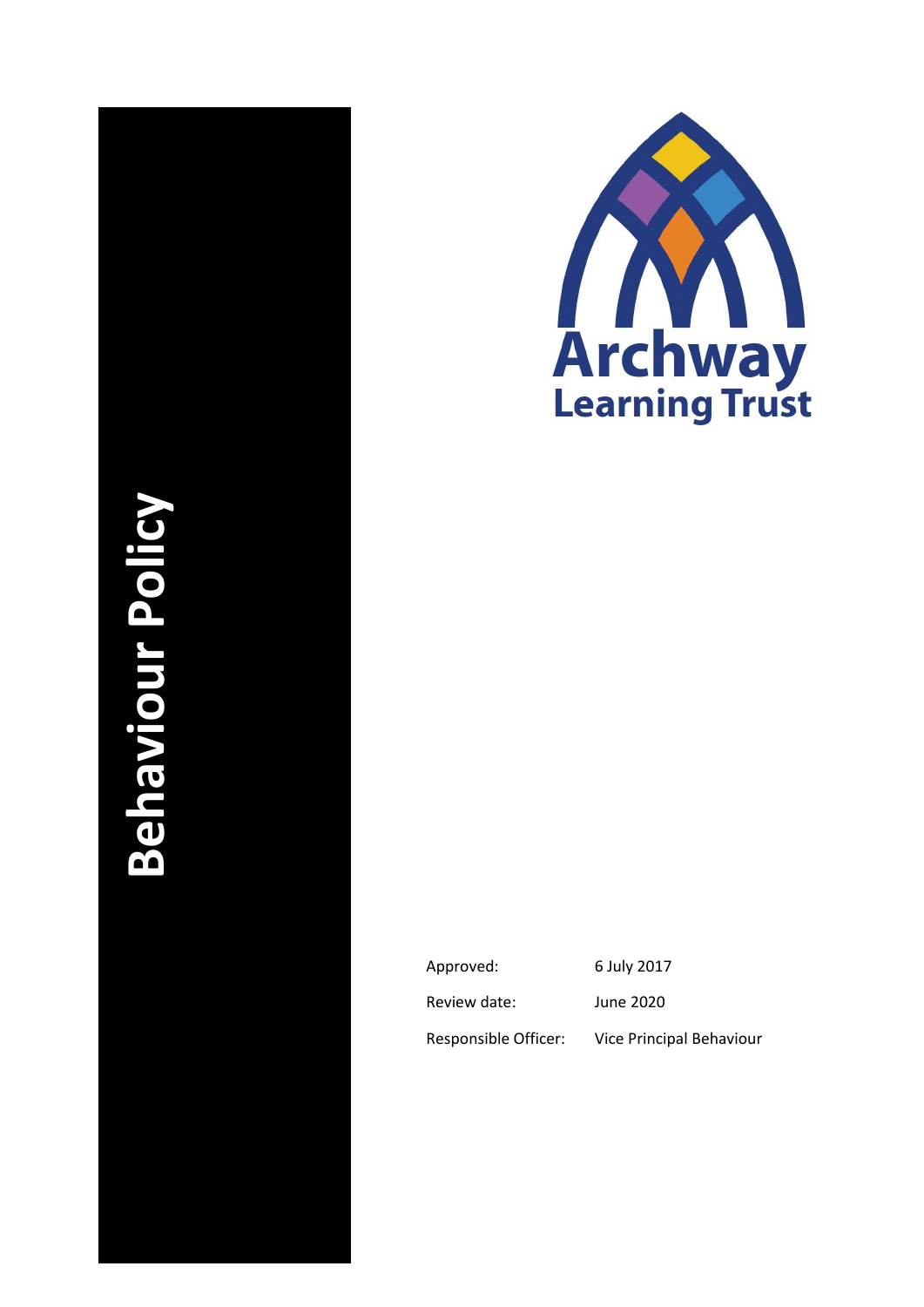# **Vision and Ethos**

The vision statement of the Trust demonstrates its Christian ethos and faith foundation.

The Trust believes in the transformational power of education for each individual and that this is enhanced through collaborative working between the academies.

### **We believe:**

- that a Christian ethos underpins and informs all that we do
- that the focus of the Trust is to promote collaboration between schools within a strategic locality in order to secure mutual improvement
- that through managed collaboration between academies there will be increased and improved opportunities for the development of all staff, students/children, parents and community
- in the development of a broad and balanced curriculum that supports young people's personal development and preparation for life
- that the family of academies within the Trust, working together, will secure continuity and progression for all
- that there should be high expectation for all children/students and young people whatever their circumstances or starting point and addressing disadvantage
- that, through its structures and work, the Trust can create and support effective Governance for all members
- that, through the Trust's work across its academies, expertise and capacity will be developed so that they can be supported with their development needs and economies of scale achieved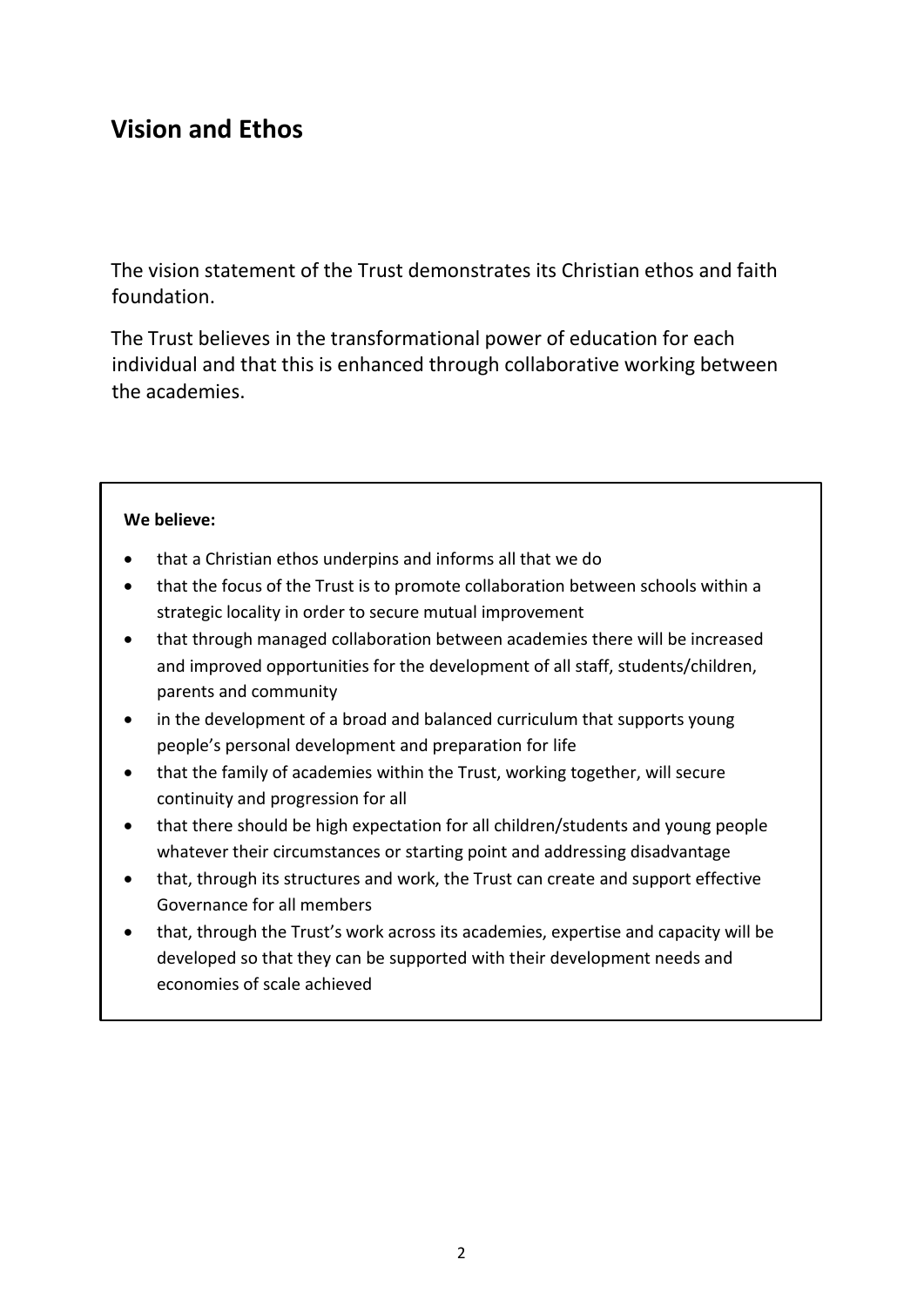# **Contents**

| Para         |                                                                    |
|--------------|--------------------------------------------------------------------|
| $\mathbf{1}$ | <b>Policy Statement</b>                                            |
| 2            | Scope and Principles                                               |
| 3            | Aims and Objectives                                                |
| 4            | Rewards                                                            |
| 5            | Sanctions                                                          |
| 6            | Publication                                                        |
|              | Appendix 1 Contract of Commitment                                  |
|              | Appendix 2 Strategies to Encourage Positive Behaviour for Learning |
|              | Appendix 3 Table of Responses                                      |
|              | Appendix 4 Support Mechanisms                                      |
|              | Appendix 5 Legal Framework                                         |
|              | Appendix 6 Behaviour Chart                                         |
|              | Appendix 7 Behaviour Policy - Sixth Form                           |

Where the word 'Trust' is used in this document it refers to Archway Learning Trust. Where the word 'Academy' is used it may refer to any individual academy within the Trust.

Where the word 'Governing Body' is used it refers to the Local Governing Body of an individual academy within the Trust.

Where appropriate the Local Governing Bodies of individual academies will publish details of the procedures and practices to implement Trust policies.

### **Related Policies and Procedures**

- Attendance Policy
- Drugs Policy
- Sex & Relationships Education Policy
- Equality & Diversity Policy
- Anti-bullying Policy
- Home School Agreement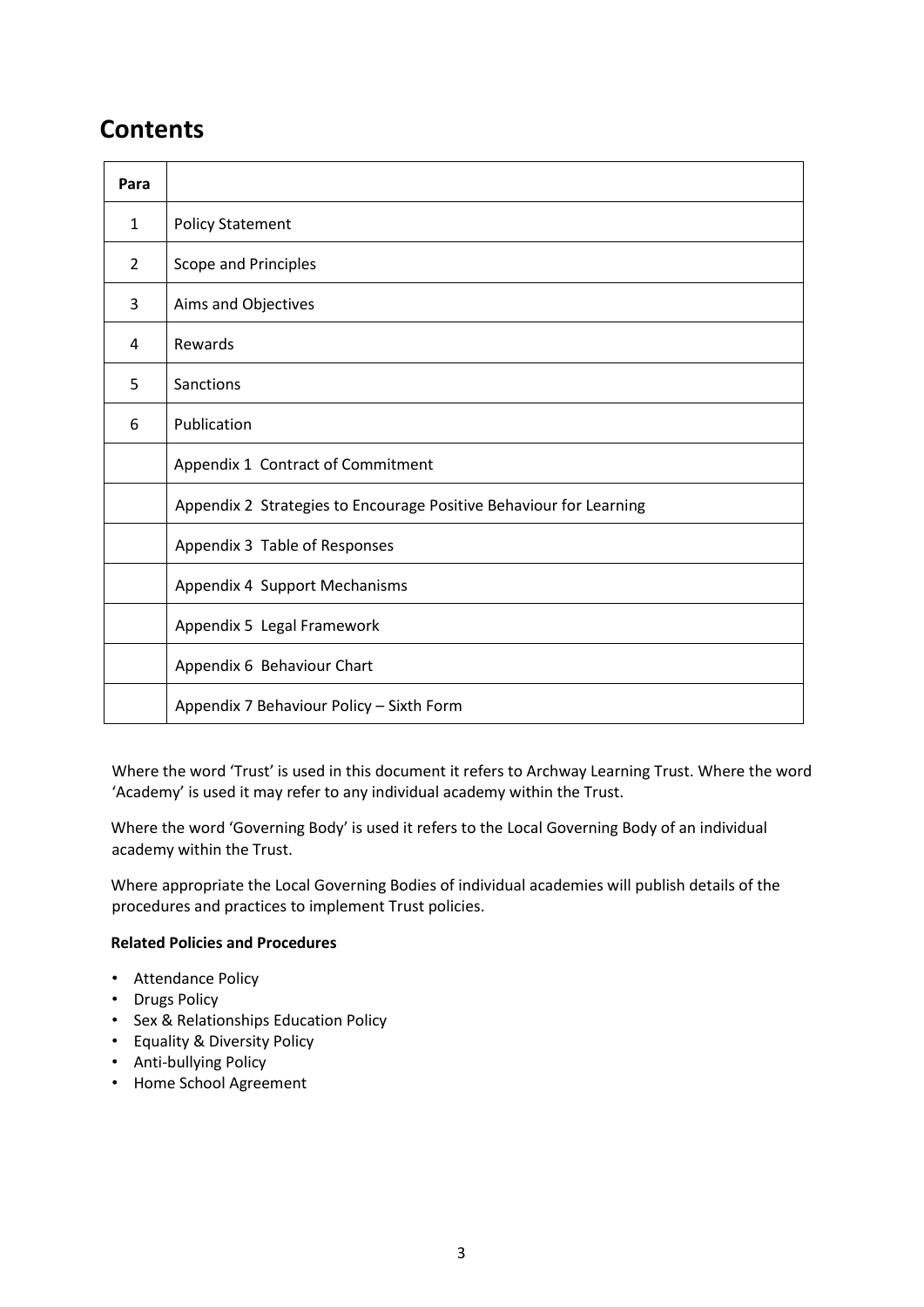### **1. Policy Statement**

1.1. The Trust is committed to the highest standards of behaviour for all students in order to ensure their safety, wellbeing and success.

### **2. Scope and Principles**

- 2.1. The Trust Board is responsible for determining the content of the policy and delegating the implementation of the policy to the CEO.
- 2.2. The Trust Board and Local Governing Bodies will work in partnership with staff, parents/carers, students and the wider community to maintain these standards.

### **3. Aims and Objectives**

- 3.1. To support and encourage all students to achieve to the best of their ability.
- 3.2. To create a safe, supportive and inclusive learning environment.
- 3.3. To support students in their preparation for life after the Academy.
- 3.4. To actively support and promote the Christian ethos at Bluecoat Academy Wollaton and Aspley.
- 3.5. To ensure equal opportunity by empowering students to reach their full potential.
- 3.6. To determine the roles and responsibilities of all within the Academy in establishing a calm and productive working environment.
- 3.7. To determine the boundaries of acceptable behaviour.
- 3.8. To outline procedures for dealing with breaches of the behaviour policy.

### **4. Rewards**

4.1. The Trust's ethos of encouragement, praise and celebration is central to the promotion of good behaviour. Rewards are one means of achieving this. They have a motivational role in helping students to realise that good behaviour is valued, and are clearly defined in the procedures. Integral to the system of rewards is an emphasis on praise both informal and formal to individuals and groups.

### **5. Sanctions**

- 5.1. Sanctions are applied to recognise a breach of acceptable behaviour or standards and are applied in order to bring about a change of behaviour in the future.
- 5.2. A range of sanctions is clearly defined in the procedures and their application should be clearly understood by staff, students and parents so that behaviour can improve in the future.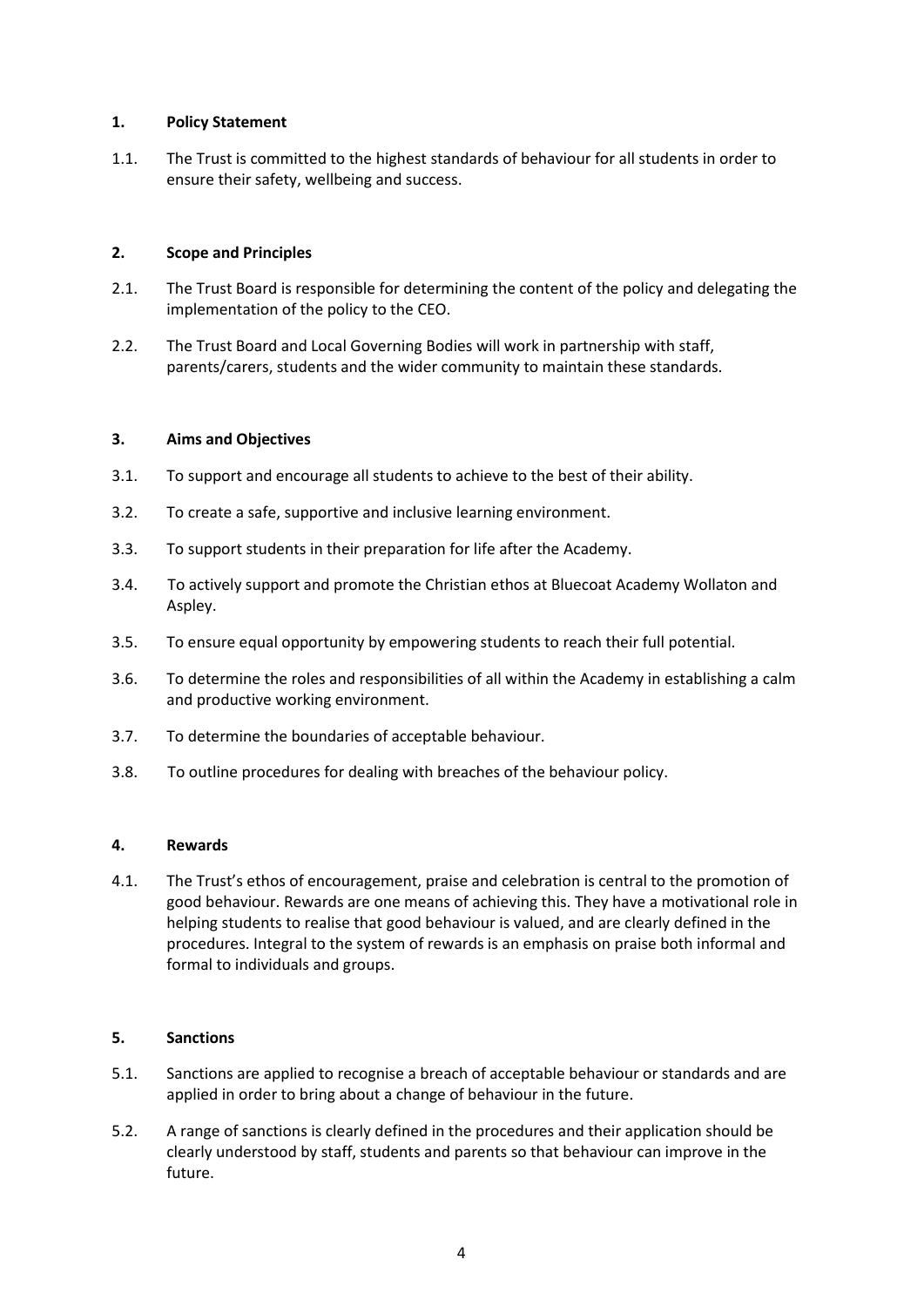- 5.3. The procedures make a clear distinction between the sanctions for major and minor offences.
- 5.4. For serious offences, the most serious sanctions will be imposed. The Trust will not tolerate students endangering the safety and welfare of staff or other students by dangerous or criminal activity. In particular, students selling drugs on the academy premises or bringing weapons into the academy will be at risk of permanent exclusion.
- 5.5. When considering either fixed term exclusions or permanent exclusions the Principal will give full regard to current DfE guidance on exclusions and on students with Special Educational Needs.

### **6. Publication of this information**

6.1. A copy of this policy will be published on each Academy website.

### **7. Appendices**

7.1. The Appendices attached provide detailed guidance for all staff, students and parents to follow.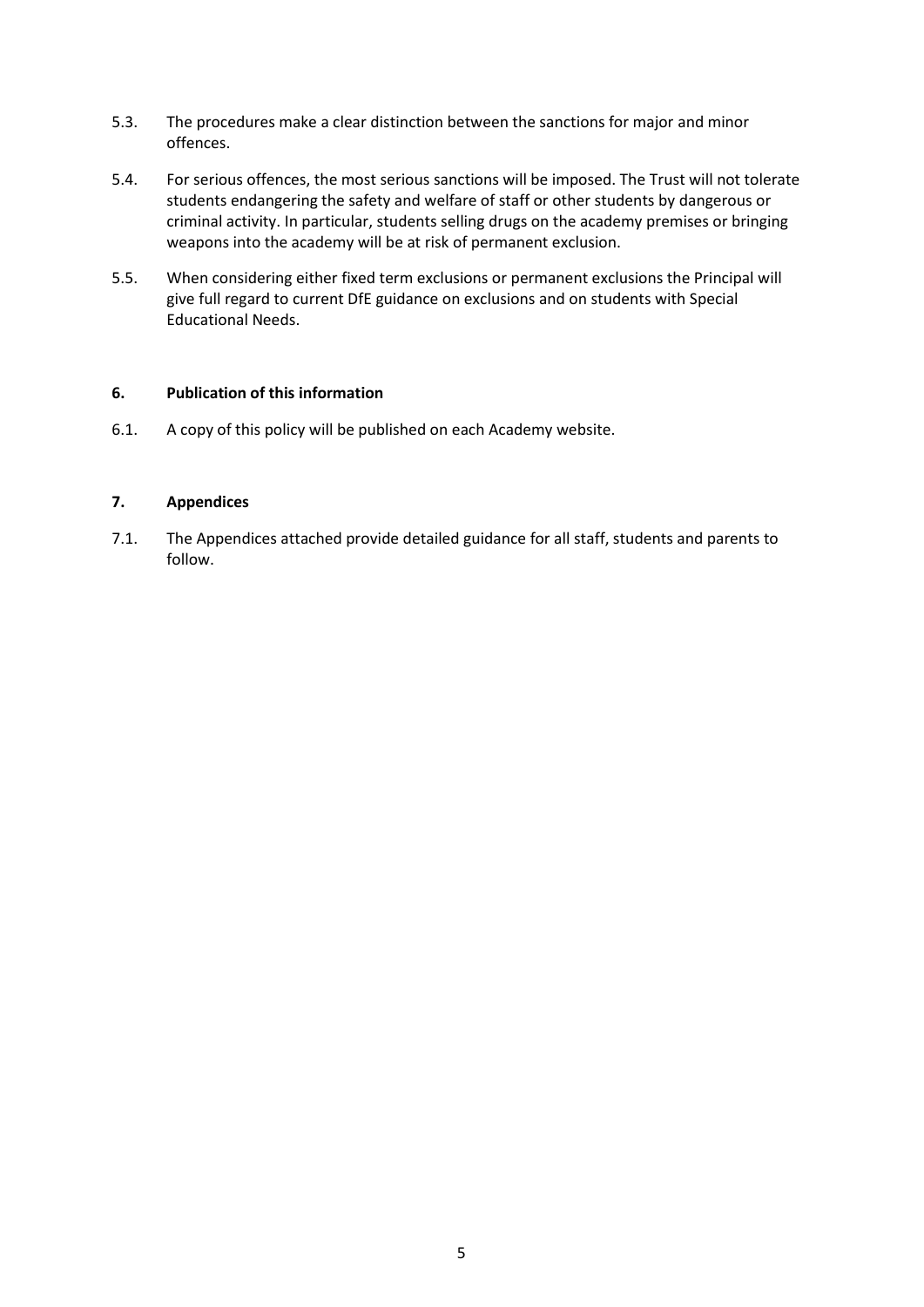### **Appendix 1 Contract of Commitment**

# **TRUST COMMITMENT**

Each Academy will work in partnership to provide a safe and caring environment which motivates each individual to achieve and develop their highest potential. To do this we pledge to:

- provide high quality teachers and support staff to deliver programmes of study appropriate to age, ability and aptitude in line with the National Curriculum requirements where relevant;
- ensure students are aware of their commitments to behave well in an effort to strengthen behaviour and attitudes. Reward those students that are co-operative, willing to learn and responsible through our Reward System;
- consistently challenge and discipline those students who do not abide by the commitments set out below and in doing so breech our Behaviour Policy and may also have an adverse effect on other students' learning;
- provide an open and effective channel of communication between staff, parents and students ensuring opportunities for exchange of information, views and opinions;
- monitor individual student progress and encourage and motivate students to achieve their best. Make parents aware of this analysis and students' progress frequently;
- provide a safe and secure environment, whereby each individual is recognised and valued within the context of our Christian ethos; encouraging students to grow into caring, responsible and independent learners.

# **STUDENT COMMITMENT**

In accepting my place within the Trust, I promise to:

- attend the Academy every day and, in exceptional cases of absence, notify us before the Academy day begins;
- be punctual for the start of the Academy day and all lessons throughout the day;
- conduct myself in an exemplary way to and from the Academy;
- ensure that I have the necessary equipment/books/PE kit for each lesson and be prepared to learn and contribute in the classroom;
- take responsibility for my own learning, seeking advice when necessary from subject staff, form tutors and other staff within the academy;
- adhere to the Academy's Student Commitments;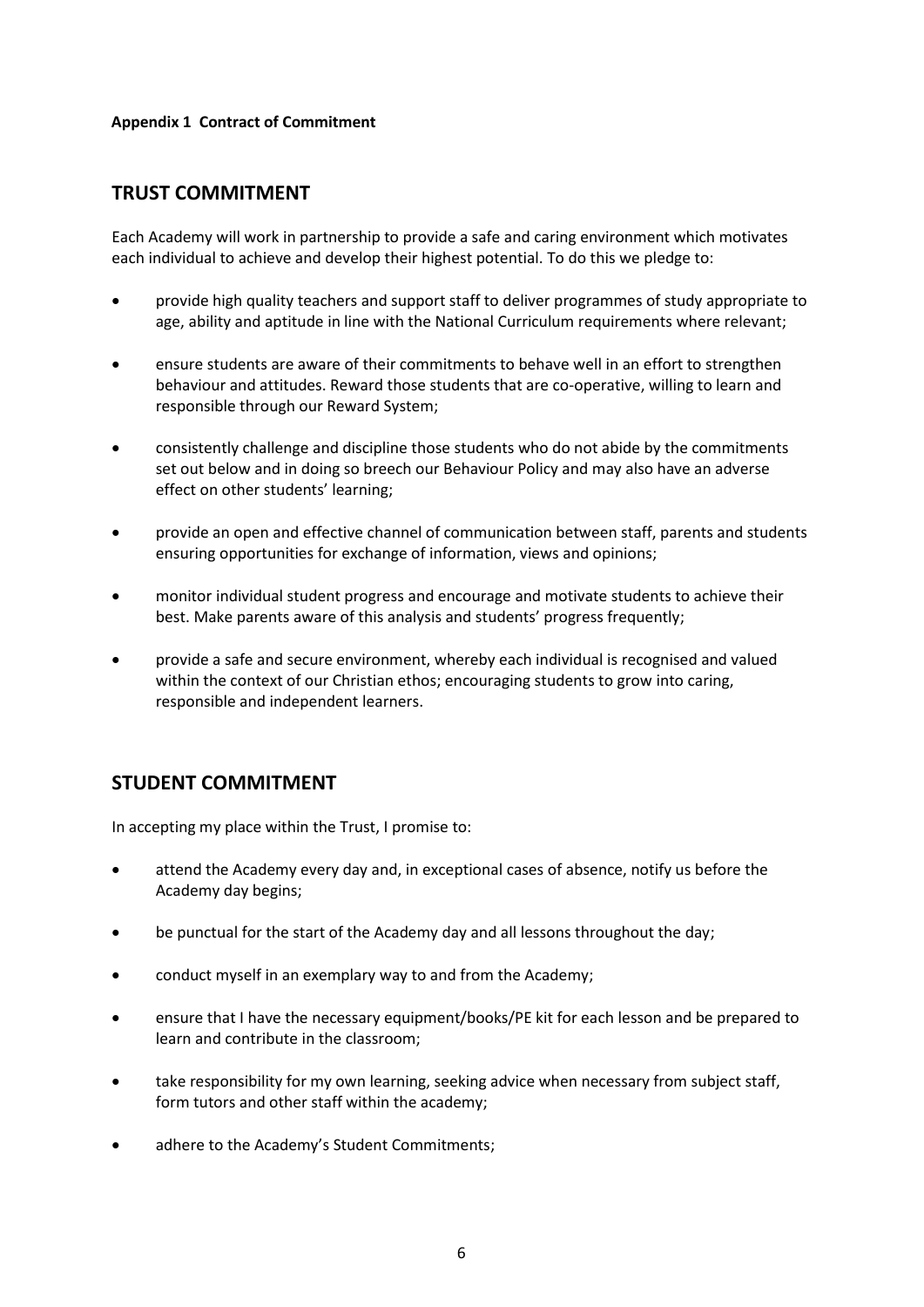- wear the correct full Academy uniform every day;
- keep the Academy environment clean and tidy no littering or graffiti;
- show respect to all staff, visitors, students and all other members of the Academy and Trust.

I accept the conditions detailed in this Contract of Commitment and understand that if I fail to comply with any of the above, Academy sanctions will be imposed and may lead to my exclusion.

# **PARENTAL COMMITMENT**

In accepting a place for my child at the Trust, I pledge to:

- enter into a partnership with the Academy my child attends in an effort to provide my child with the best opportunities to develop academically, socially and spiritually;
- ensure that my child attends the Academy every day and arrive on time. In exceptional circumstances of them being absent I will inform the Academy on the first day through the correct procedures as published on the Academy website;
- ensure my child wears the correct Academy uniform and is prepared and equipped for each Academy day;
- ensure all of their homework/coursework is completed by the given deadlines;
- encourage my child to take responsibility for their own learning and behave in a way that is supportive of the Academy's Student Commitments;
- supply the Academy with necessary personal details to enable them to deal with any emergencies/accidents that may occur during the Academy day and update these when necessary;
- respond quickly and positively to requests of support from the Academy in relation to my child's educational and behavioural needs.

I accept the conditions detailed in this Parental Commitment and understand that if I fail to comply with any of the above, Academy sanctions can be imposed and my child's placement at their Academy could be compromised.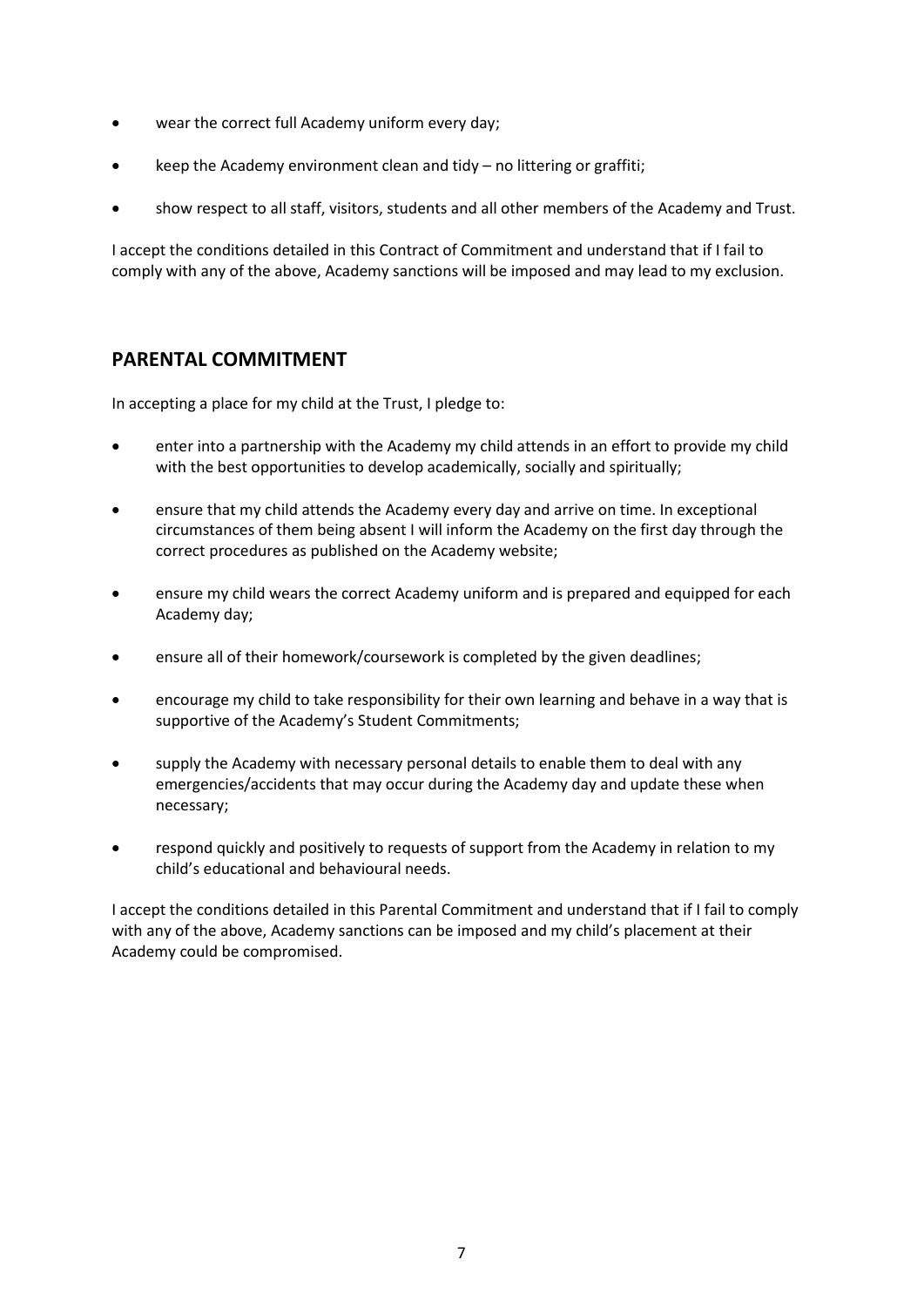### **Appendix 2 Strategies to Encourage Positive Behaviour for Learning**

### **a) Rewards**

The Academy believes that rewards play a vital part in encouraging students to fulfil their potential and to demonstrate a love of learning. Rewards will be given to students for consistent and/or improved levels of achievement, both academically and for contributions to the life of the Academy. Rewards can take the form of the following and are tracked on the electronic system Go4Schools which is also accessible to staff, students and parents.

- Verbal / written praise
- Positive points
- Parental contact e.g. phone calls home
- Awards for excellent attendance and punctuality to the Academy and lessons
- Postcards home
- Letters home
- Work on display
- Faculty prizes
- Meeting with Principal
- End of term Year Celebration of Success
- Sports Awards Evening
- Termly Rewards for positive points
- Summer Reward Celebration day
- Student Responsibility (see list below)

The Academy believes that providing students with the opportunity to be responsible encourages positive achievement. Student Responsibility can take the form of:

- Sports Captains
- Student leadership representatives
- Academy Officials/Prefects System
- Circle of Friends
- Paired reading scheme
- Senior students organising extra-curricular clubs
- Year 7 'Buddy' system.
- Year 11 Friends and Mentors group (FAM)
- Junior systems team
- In class support across the curriculum
- Reception duty
- Residential experiences
- Visits to Junior Schools
- Community Work
- Student Librarian

### **b) Sanctions**

### **The Exercise of Professional Judgement**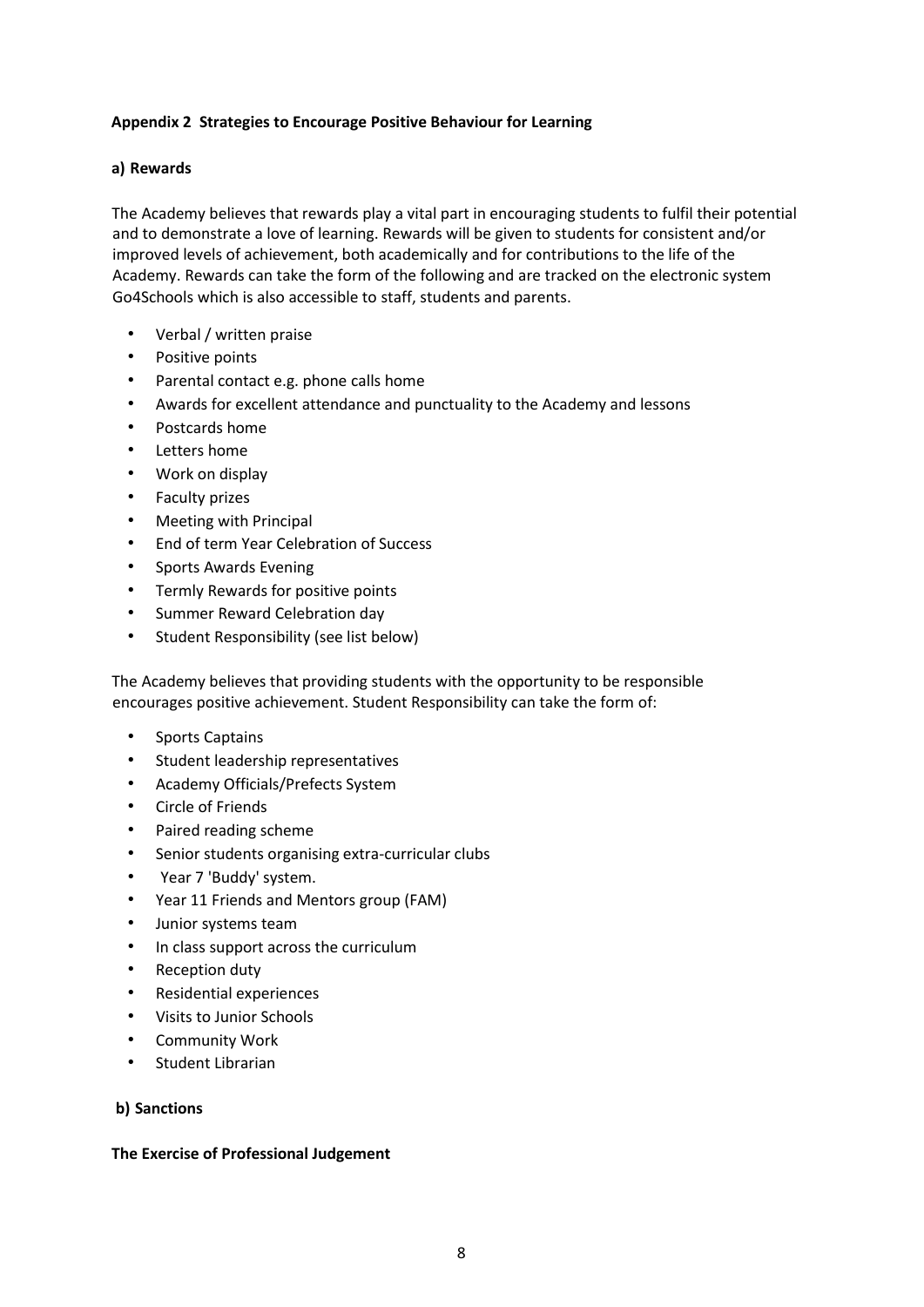**The table below can only provide guidelines. Each case must be treated on its own merits taking full account of the particular circumstances and any mitigating circumstances.** There will always be a need to exercise professional judgement in determining the exact nature of a particular incident. This will involve assessing the available evidence and determining an appropriate response, which may or may not include a sanction. In the most serious cases there may also be reference to the police. It is recognised that it may be necessary to act firmly and raise the category of sanction if a situation arises when a significant number of students commit an offence.

### **Apologies and Compensation**

Apologies and compensation (practical and financial) are always expected. Levels of compensation are left to professional judgement and may take into account family financial circumstances.

### **Forgiveness and Reconciliation (Restorative work)**

Forgiveness and reconciliation are important responses to a breakdown of discipline and relationships within any Christian community and should always be our priority. This applies to relationships between all members of the Academy community.

### **Range of Sanctions**

When a student misbehaves there are a range of responses, including supportive interventions and the use of sanctions. Whilst it is the responsibility of individual members of staff, the sanctions that are imposed upon students for negative behaviour will be discussed with all members of the corresponding Faculty/Achievement team. The staff handbook and behaviour policy describes the following approximate range of sanctions. Discretion will be used in mitigating circumstances as every case is individual.

In line with the 'Your behaviour, Your choice' procedures, staff will record their actions where applicable (see Behaviour Chart at Appendix 6 on page 17).

### **Classroom Sanctions**

- Non-verbal sign of disapproval
- Verbal reprimand (from staff at different levels of seniority)
- Change of seat
- Imposing extra time for completion of work
- Internet or webmail ban for a fixed period of time
- **Confiscation**
- Time out (5 mins max)
- Withdrawal of privileges
- Faculty detention
- No Tolerance detention
- Walkabout to remove students to either faculty withdrawal or the ILU
- Parental contact
- Referral to Head of Subject / Assistant Head of Subject

### **Faculty Sanctions**

- Faculty withdrawal
- Faculty detention
- Faculty report (in consultation with Year Leader / Director of Achievement)
- Meeting with parents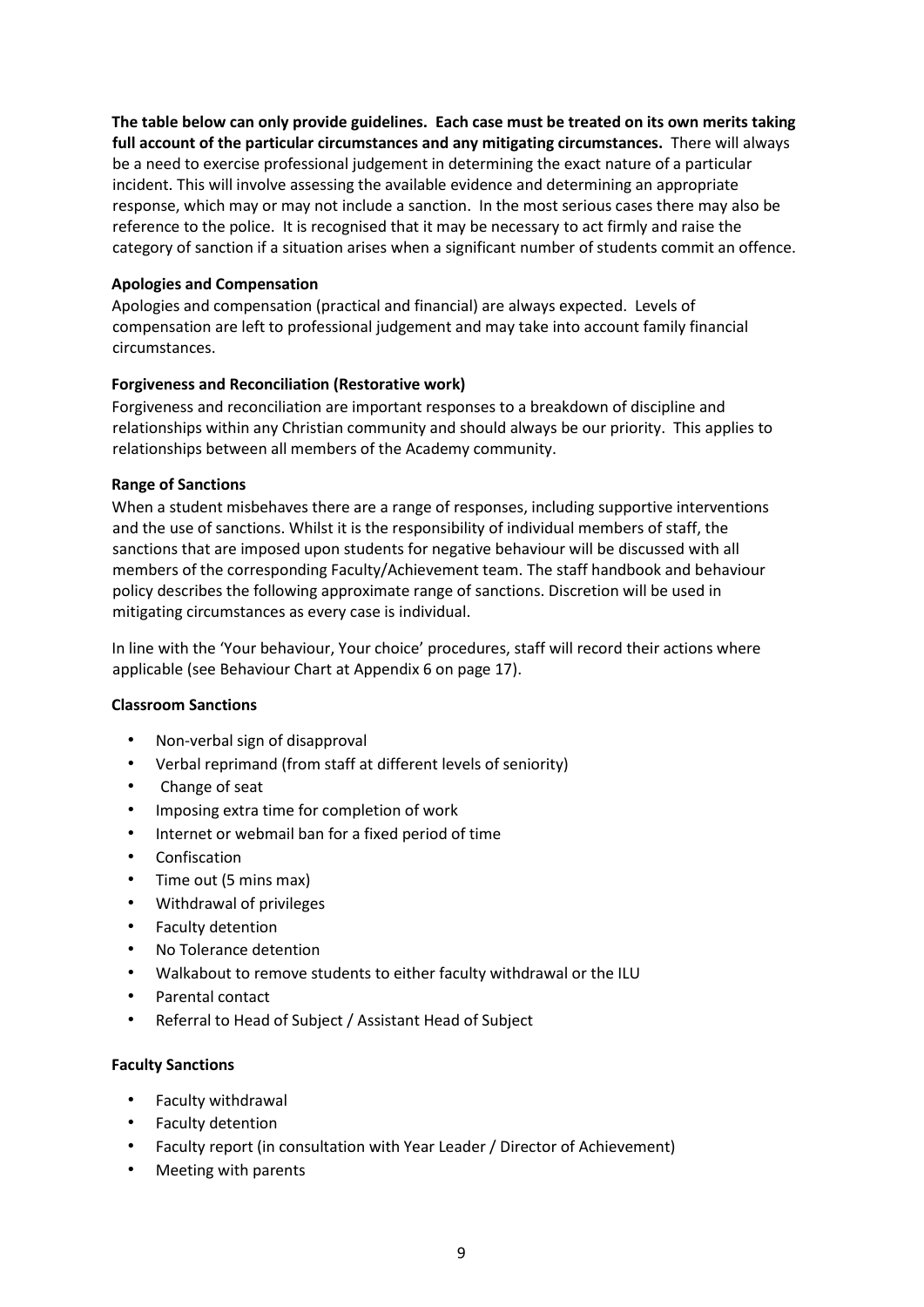• Change of set/class (long or short term)

### **Pastoral Support (Director of Achievement/Year Leader)**

- Verbal reprimand (from staff at different levels of seniority)
- Confiscation
- Restorative justice
- Break detention for lateness to the Academy
- Report card (Green, Amber, Red) for behaviour, attendance or punctuality.
- Attendance/Punctuality Report (monitored by form tutor/ Year Leader with parental support)
- Senior Leadership Team after-school detention
- Meetings with parents/carers
- Community service
- Referral to internal and/or external support agencies
- Withdrawal from normal timetable (to differing degrees)
- Formal warning of exclusion (by letter)
- Individual Education Plan
- Fixed term exclusion
- Managed campus move
- Managed move to another school/academy
- Alternative packages for identified students.
- Permanent exclusion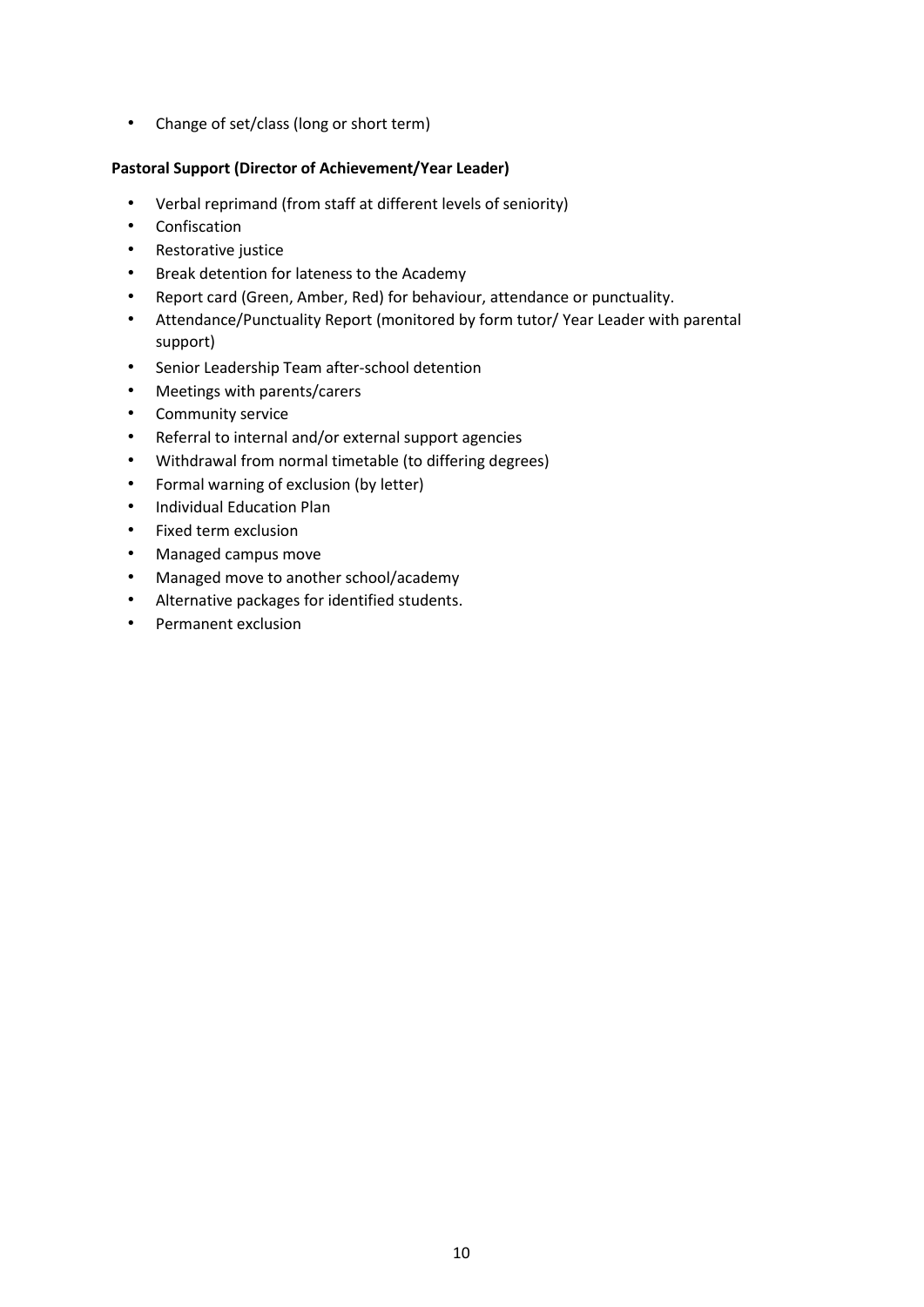### **Appendix 3 Table of Responses**

The following table sets out a proposed classification of different levels of misconduct and an appropriate range of minimum responses. It is essential to remember that each case will be looked at individually and the appropriate sanction will be decided upon accordingly.

| Classroom Sanctions (as above)<br><b>Category A</b><br>$\bullet$<br>Referral to Faculty Sanctions (as listed<br>$\bullet$<br><b>Classroom Disruption</b><br>٠<br>above)<br><b>Insufficient Work</b><br>$\bullet$<br>Confiscation of items. Parents to collect<br>$\bullet$<br>Anti-Social Behaviour e.g. spitting, dropping<br>$\bullet$<br>from school office.<br>litter<br><b>Achievement Card</b><br>$\bullet$<br>Inappropriate use of Mobile phone / electronic<br>$\bullet$<br><b>Parental Contact</b><br>$\bullet$<br>devices<br>Verbal reprimand in first instance<br><b>Category B</b><br>$\bullet$<br>Year Leader detention<br>$\bullet$<br>Persistent Classroom Disruption<br>$\bullet$<br>Withdrawal from lessons for fixed<br>$\bullet$<br>5 negative points<br>٠<br>period to ILU<br>10 negative points<br>٠<br><b>Faculty Detention</b><br>$\bullet$<br>Leaving site at lunchtime<br>٠<br><b>Report Card</b><br>$\bullet$<br>Name calling<br>$\bullet$<br><b>Community Service</b><br>$\bullet$<br>Swearing<br>$\bullet$<br><b>Repeat of Detention</b><br>$\bullet$<br>Graffiti<br>$\bullet$<br><b>Restorative Justice</b><br>$\bullet$<br><b>Persistent Lateness</b><br>٠<br><b>SLT Detention</b><br>٠<br>Gambling<br>$\bullet$<br>Parental contact<br>Dishonesty<br>$\bullet$<br>Truancy from lessons / Academy<br>$\bullet$<br>Failure to attend Faculty Lunchtime<br>$\bullet$<br>Detentions<br>Failure to adhere to the Academy uniform<br>٠<br>policy<br><b>Persistent Name Calling</b><br><b>Category C</b><br>Restorative justice<br>$\bullet$<br><b>Parental Contact</b><br>$\bullet$<br>Fighting<br>$\bullet$<br>Faculty / SLT Detention<br>$\bullet$<br>15 negative points<br>٠<br>Ban from using Academy transport<br>Sexual Harassment<br>$\bullet$<br>Withdrawal from lessons to<br>$\bullet$<br><b>Racial Harassment</b><br>$\bullet$<br>Independent Learning Unit (to differing<br>Disruptive Behaviour on way to and from the<br>$\bullet$<br>degrees)<br>academy including on Academy transport<br>Withdrawal from lessons to ILU<br>$\bullet$<br>Intimidation<br>٠<br>(other campus)<br><b>Threatening Behaviour</b><br>٠<br>Meeting with Governor<br>Dangerous Behaviour<br>$\bullet$<br>٠<br>Meeting with Head of Campus<br>Verbal / Physical / Cyber / Homophobic<br>$\bullet$<br>٠<br>Formal Warning of Exclusion (by letter)<br>/Transphobic Bullying<br>٠<br>Restricted access to School computer<br>Serious Verbal Assault (student to student)<br>$\bullet$<br>٠<br>system<br>Smoking<br><b>Repeated Detentions</b><br>Theft<br>Police informed. | <b>Examples of Challenging Behaviour</b> | <b>Range of Sanctions (Minimum responses)</b> |
|-------------------------------------------------------------------------------------------------------------------------------------------------------------------------------------------------------------------------------------------------------------------------------------------------------------------------------------------------------------------------------------------------------------------------------------------------------------------------------------------------------------------------------------------------------------------------------------------------------------------------------------------------------------------------------------------------------------------------------------------------------------------------------------------------------------------------------------------------------------------------------------------------------------------------------------------------------------------------------------------------------------------------------------------------------------------------------------------------------------------------------------------------------------------------------------------------------------------------------------------------------------------------------------------------------------------------------------------------------------------------------------------------------------------------------------------------------------------------------------------------------------------------------------------------------------------------------------------------------------------------------------------------------------------------------------------------------------------------------------------------------------------------------------------------------------------------------------------------------------------------------------------------------------------------------------------------------------------------------------------------------------------------------------------------------------------------------------------------------------------------------------------------------------------------------------------------------------------------------------------------------------------------------------------------------------------------------------------------------------------------------------------------------------------------------------------------------------------------------------------------------------------------------------------------------------------------------------------|------------------------------------------|-----------------------------------------------|
|                                                                                                                                                                                                                                                                                                                                                                                                                                                                                                                                                                                                                                                                                                                                                                                                                                                                                                                                                                                                                                                                                                                                                                                                                                                                                                                                                                                                                                                                                                                                                                                                                                                                                                                                                                                                                                                                                                                                                                                                                                                                                                                                                                                                                                                                                                                                                                                                                                                                                                                                                                                           |                                          |                                               |
|                                                                                                                                                                                                                                                                                                                                                                                                                                                                                                                                                                                                                                                                                                                                                                                                                                                                                                                                                                                                                                                                                                                                                                                                                                                                                                                                                                                                                                                                                                                                                                                                                                                                                                                                                                                                                                                                                                                                                                                                                                                                                                                                                                                                                                                                                                                                                                                                                                                                                                                                                                                           |                                          |                                               |
|                                                                                                                                                                                                                                                                                                                                                                                                                                                                                                                                                                                                                                                                                                                                                                                                                                                                                                                                                                                                                                                                                                                                                                                                                                                                                                                                                                                                                                                                                                                                                                                                                                                                                                                                                                                                                                                                                                                                                                                                                                                                                                                                                                                                                                                                                                                                                                                                                                                                                                                                                                                           |                                          |                                               |
|                                                                                                                                                                                                                                                                                                                                                                                                                                                                                                                                                                                                                                                                                                                                                                                                                                                                                                                                                                                                                                                                                                                                                                                                                                                                                                                                                                                                                                                                                                                                                                                                                                                                                                                                                                                                                                                                                                                                                                                                                                                                                                                                                                                                                                                                                                                                                                                                                                                                                                                                                                                           |                                          |                                               |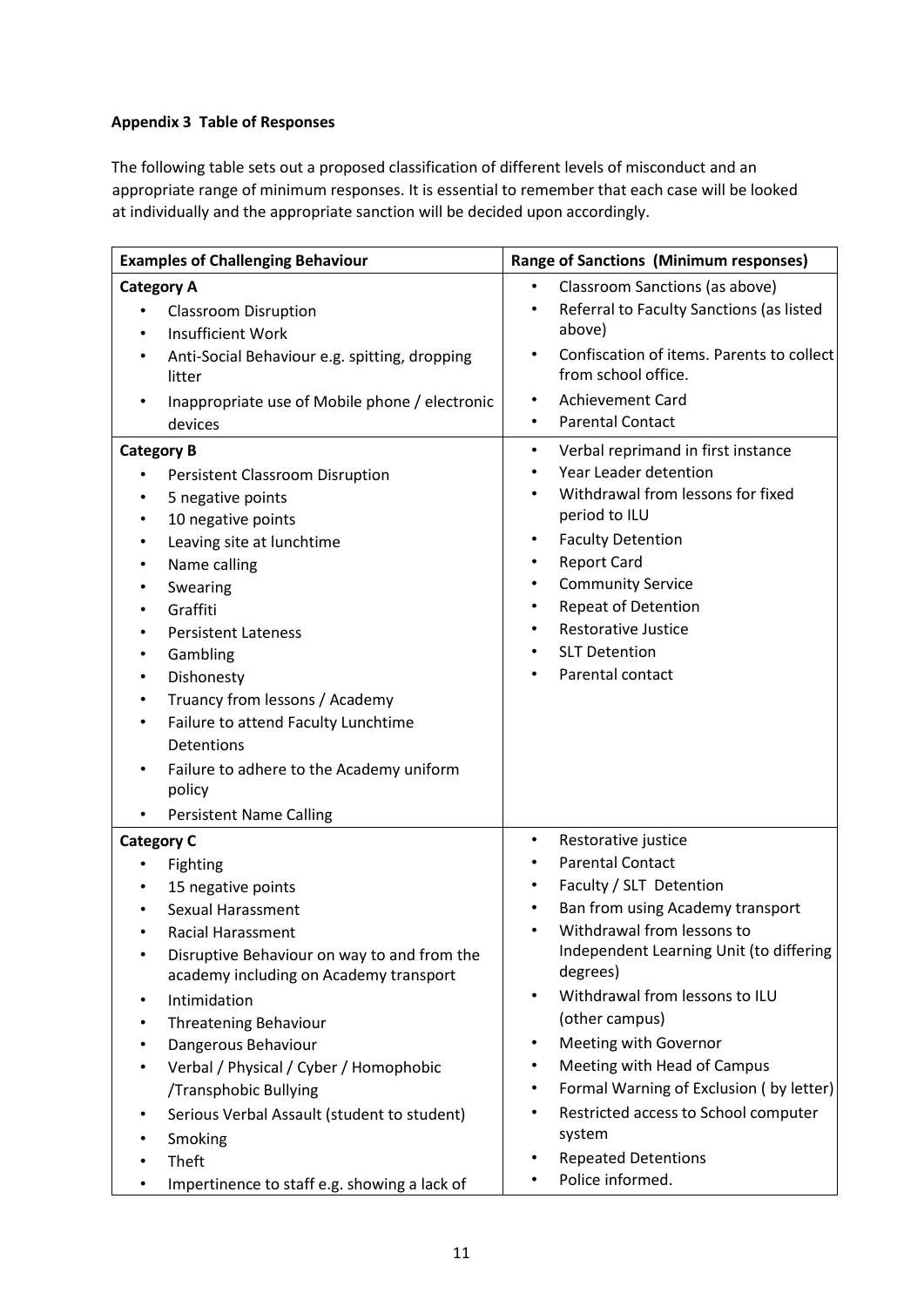| respect by not responding to staff<br>appropriately                        |                                    |
|----------------------------------------------------------------------------|------------------------------------|
| Inappropriate use of the Academy Computer                                  |                                    |
| System (See Protocol in                                                    |                                    |
| Student planner for clarification)                                         |                                    |
| Failure to attend Senior Leadership Team                                   |                                    |
| Detention                                                                  |                                    |
| <b>Category D</b>                                                          | Withdrawal from normal             |
| 20 Negative points                                                         | timetable                          |
| Serious verbal assault on staff e.g.                                       | (Long Term)                        |
| swearing at a member of staff                                              | Formal Warning of Exclusion        |
| Fireworks in the Academy                                                   | Fixed term Exclusion (Short term / |
| Extortion                                                                  | Long Term)                         |
| Vandalism (damage to property)<br>٠                                        | <b>Permanent Exclusion</b>         |
| Possession of alcohol<br>$\bullet$                                         |                                    |
| <b>Distribution of Alcohol</b><br>$\bullet$                                |                                    |
| <b>Substance Abuse</b>                                                     |                                    |
| Possession of Class B&C drugs (See Drugs<br>$\bullet$                      |                                    |
| Misuse Policy for clarification)                                           |                                    |
| Possession of replica weapons                                              |                                    |
| Possession of Offensive Weapon or similar                                  |                                    |
| (catapult, knife, gun)                                                     |                                    |
| <b>Physical Assault</b>                                                    |                                    |
| Wilful open defiance to staff (refusing to obey<br>reasonable instruction) |                                    |
| Persistent Disruption to others' learning<br>٠                             |                                    |
| Deliberately setting off the Fire Alarm                                    |                                    |
| <b>Category E</b>                                                          | <b>Permanent Exclusion</b>         |
| Serious Physical Assault including sexual assault.                         | Report to the police               |
| Possession of Class A Drugs (See Drugs<br>$\bullet$                        |                                    |
| Misuse Policy for classification)                                          |                                    |
| Supplying illegal drugs (Class C, B & A)                                   |                                    |
| Fixed term exclusions totalling 45 days in an                              |                                    |
| academic year.                                                             |                                    |

### **Mitigating and Aggravating Circumstances**

These are issues that need to be thought about in the decision-making process in the imposition of sanctions.

### **Mitigating Circumstances**

The Academy will consider reducing sanctions by one category / level in the following circumstances:

- Cooperativeness, honesty and student accepts responsibility
- Provocation
- Accidental/without intent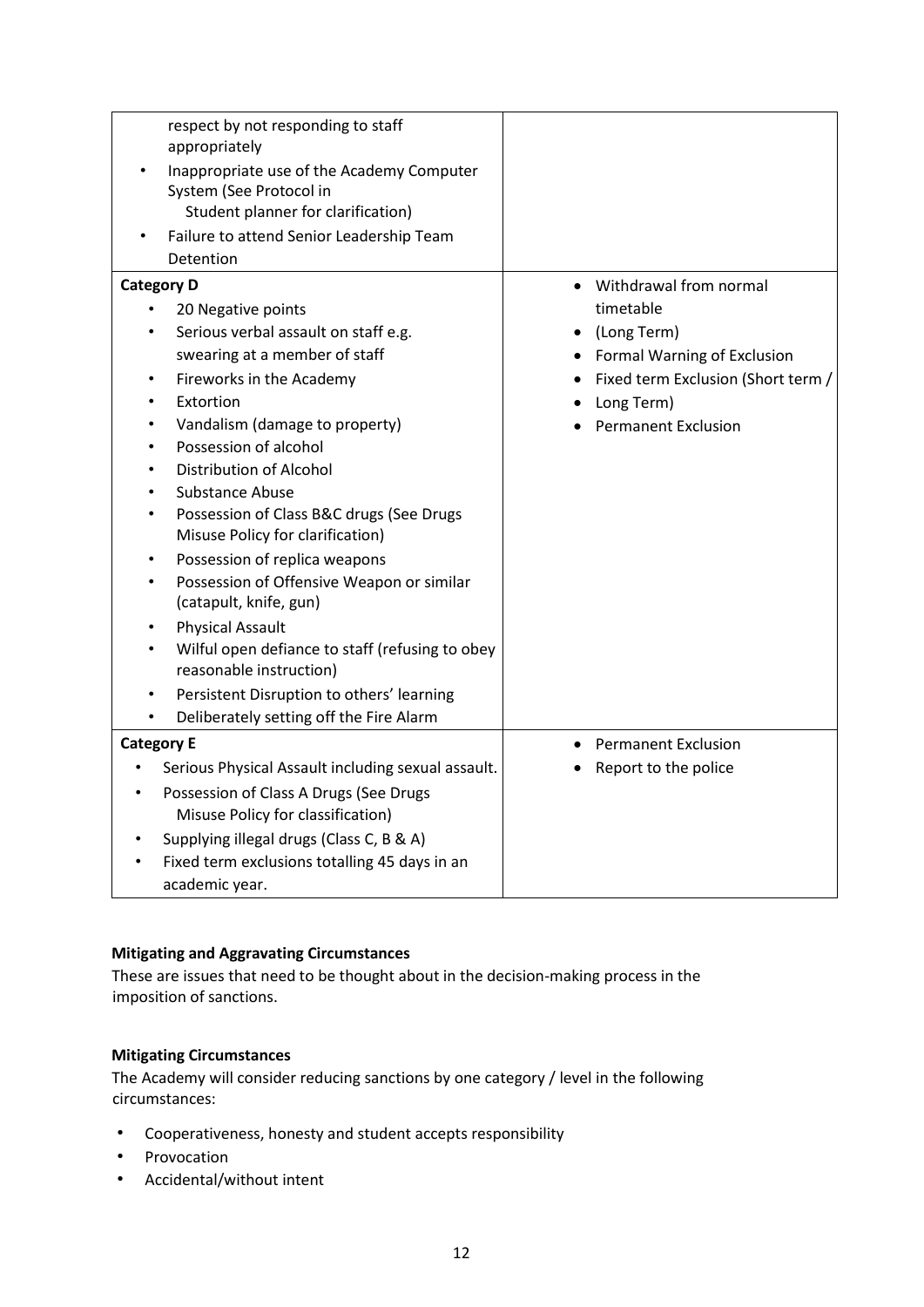- Special Family Circumstances e.g. bereavement
- Individual Student Circumstances e.g. child protection issues

### **Aggravating Circumstances**

The Academy will consider increasing sanctions by one level / category for the following circumstances:

- Repetition could increase one level for each repetition.
- Directed at staff / prefects / members of the public
- Deliberate and planned
- Deceit / Dishonesty
- Breaking contract
- Directly impeding the learning of others
- Bringing the school into disrepute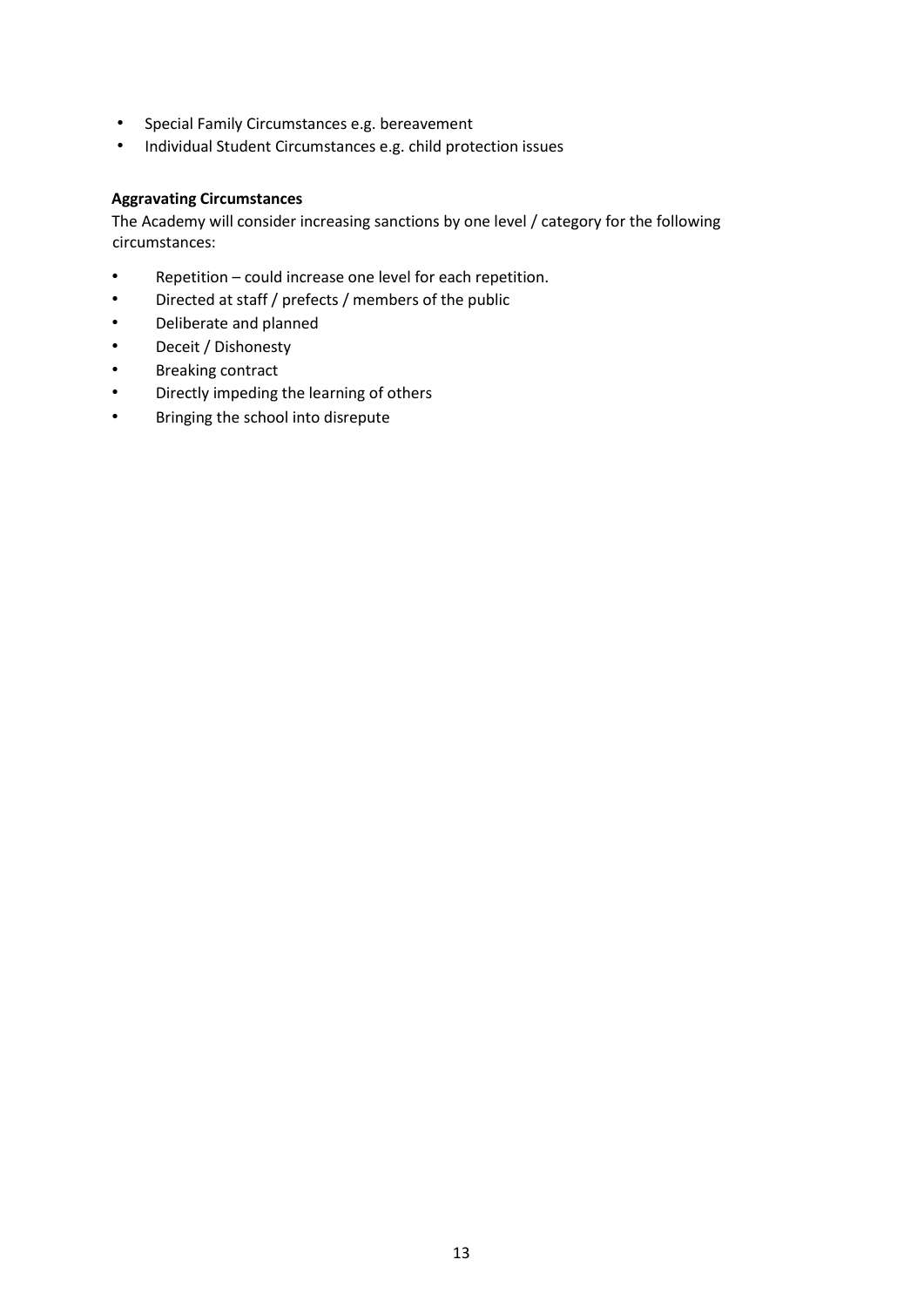### **Appendix 4 Support Mechanisms**

The Academy believes it is essential to support students in achieving to their potential and as such will put in place support mechanisms to address any barriers to learning, both academic and behavioural. These strategies may be used at any stage of a student's career in the Academy and in response to misconduct in any of the different categories above. They are more likely to be used if behaviour is repeated and in an attempt to prevent the development into further serious misconduct. The support mechanisms the Academy can offer include:

- Achievement Diary / Report Cards
- Meetings with parents/carers
- Individualised curriculums
- Alternative Education Programmes
- Individual Education Plans / Pastoral Support Plans
- Common Assessment Frameworks
- Contract of Good behaviour
- Counselling from the Academy Chaplaincy team
- Counselling from the Academy Counsellor
- Links with outside agencies such as the Education Welfare Officer, the Community Police Officer, Academy Nurse, Academy Doctor, Behaviour Support etc.
- Consultation with the Educational Psychologist
- English as an Additional Language support
- **Mentoring**
- Learning Support Unit short or full time courses
- Home Tuition
- Study Club
- Academy Clubs and Societies
- Peer Support e.g. Circles of Friends
- Change of Tutor Group
- Change of Campus
- Planned Move Managed Move, Referral to Fair Access Placement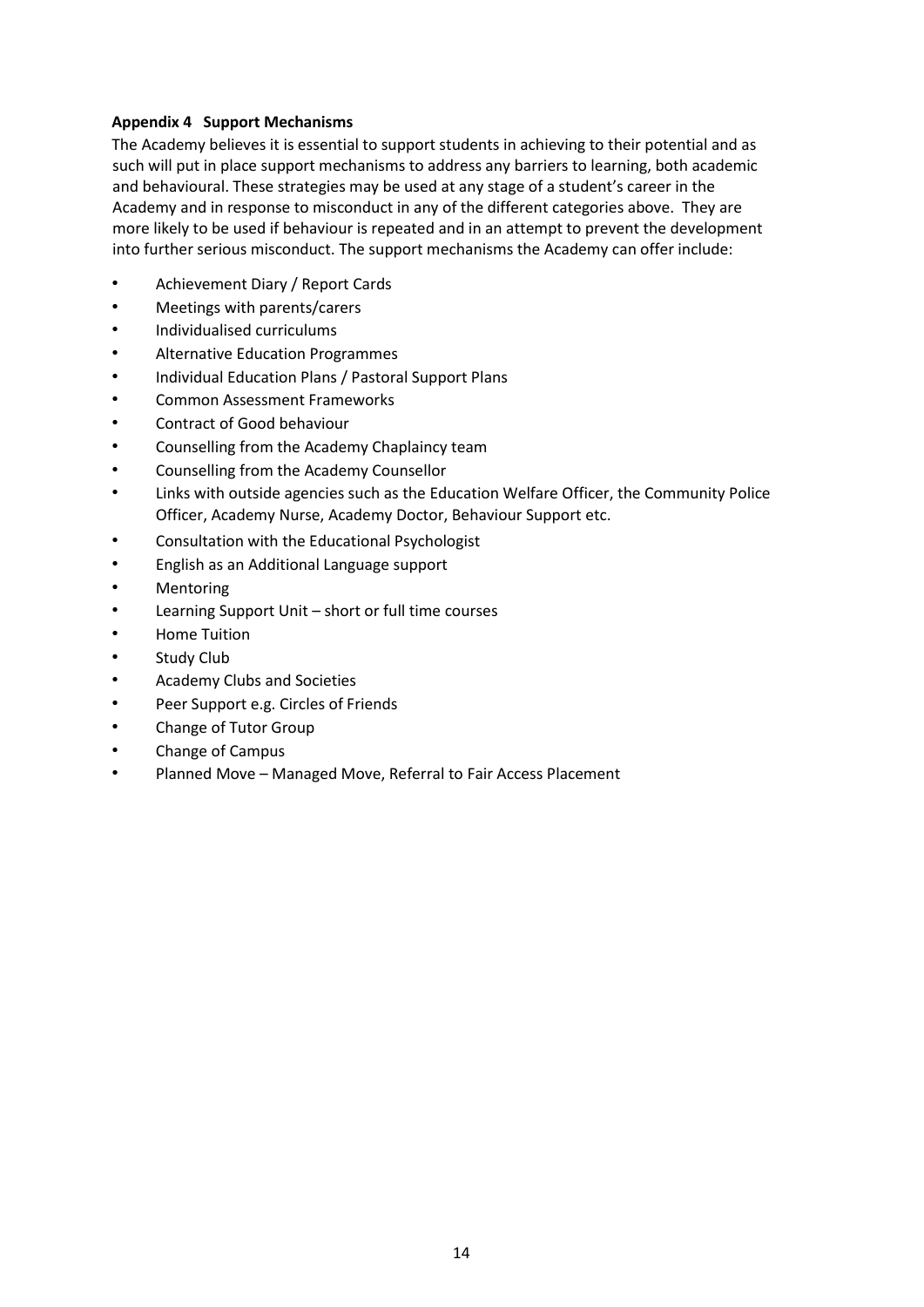### **Appendix 5 Legal Framework**

According to the Education & Inspections Act 2011, The School Behaviour Regulations 2012 and the Behaviour and Discipline in Schools Advice Document 2016, Use of Reasonable Force Advice Document 2013 the Academy can:

- take measures to regulate the conduct of students when they are not on the Academy site and/or not under the supervision of a member of staff. This will include the conduct of students on academy trips and on their way to and from Academy;
- only give a sanction to a student for their behaviour outside the Academy once they are back on the academy premises, or elsewhere when the student is under the lawful control of a staff member;
- apply disciplinary sanctions to perpetrators of the use of defamatory or intimidating messages / images inside or outside of the Academy, particularly through medias such as mobile telephones and the internet;
- confiscate items that impede the learning of others;
- implement Parenting Contracts or Orders in order to enforce parental support for a student who is at risk of exclusion.

### **Use of reasonable force – guidance**

- The term 'reasonable force' covers the broad range of actions used by teachers in physical contact with students.
- Force is usually used either to control or restrain. This can range from guiding a student to safety by the arm through to more extreme circumstances such as breaking up a fight or where a student needs to be restrained to prevent violence or injury.
- 'Reasonable in the circumstances' means using no more force than is needed.
- As mentioned above, schools generally use force to control pupils and to restrain them. Control means either passive physical contact, such as standing between pupils or blocking a pupil's path, or active physical contact such as leading a pupil by the arm out of a classroom.
- Restraint means to hold back physically or to bring a student under control. It is typically used in more extreme circumstances, for example when two students are fighting and refuse to separate without physical intervention.
- School staff should always try to avoid acting in a way that might cause injury, but in extreme cases it may not always be possible to avoid injuring the student
- All members of school staff have a legal power to use reasonable force
- This power applies to any member of staff at the school. It can also apply to people whom the Principal has temporarily put in charge of students such as unpaid volunteers or parents accompanying students on a school organised visit.
- Reasonable force can be used to prevent students from hurting themselves or others, from damaging property, or from causing disorder.
- The decision on whether or not to physically intervene is down to the professional judgement of the staff member concerned and should always depend on the individual circumstances.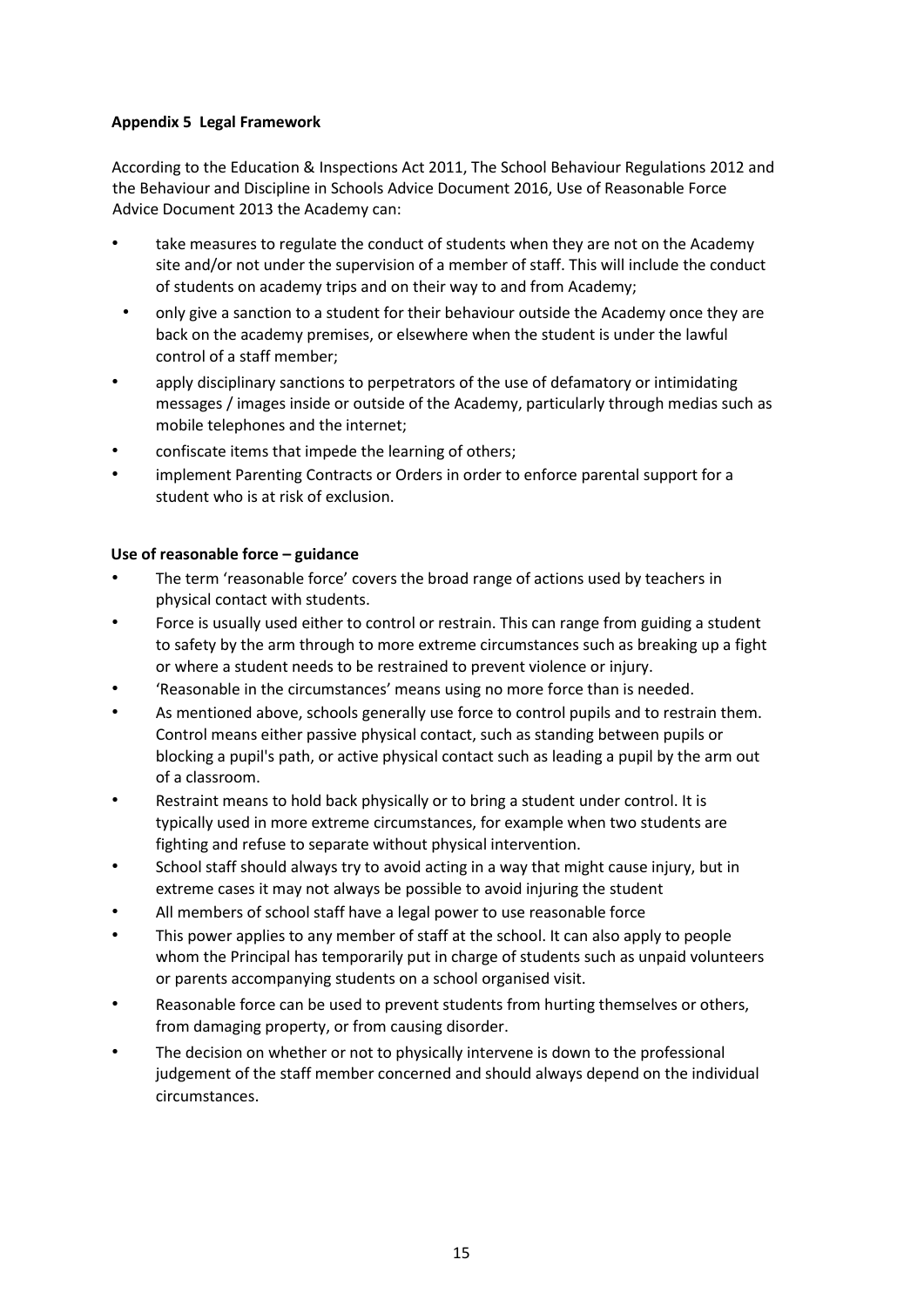### **Power to search students without consent**

Principals and authorised staff can use such force as is reasonable given the circumstances to conduct a search for the following "prohibited items"

- knives and weapons
- alcohol
- illegal drugs
- stolen items
- tobacco and cigarette papers
- fireworks
- pornographic images
- any article that has been or is likely to be used to commit an offence, cause personal injury or damage to property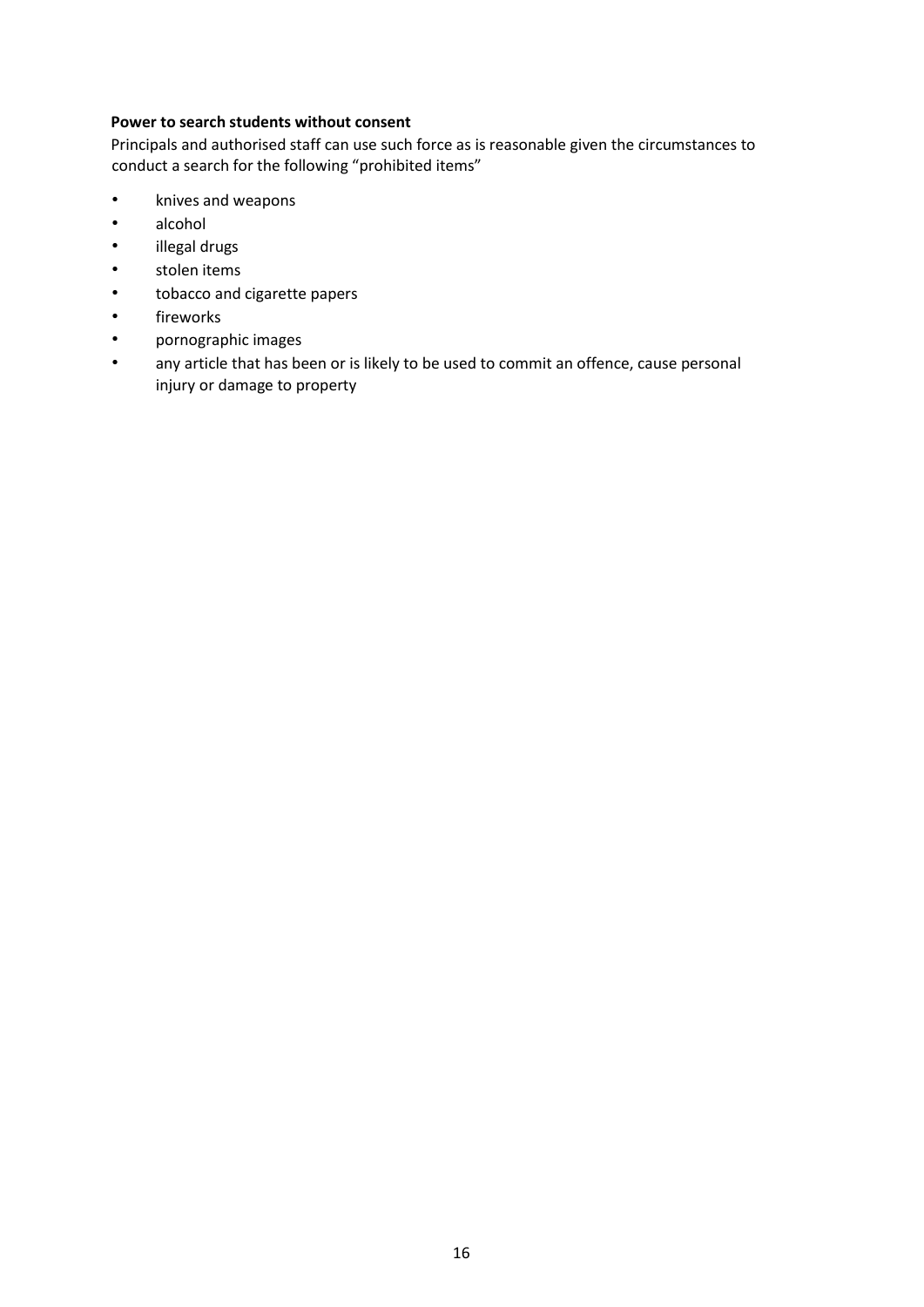# **Appendix 6 Behaviour Chart**

| <b>YOUR BEHAVIOUR,<br/>YOUR CHOICE</b> |                                                                                         |                                    |                                                                                                                                               |
|----------------------------------------|-----------------------------------------------------------------------------------------|------------------------------------|-----------------------------------------------------------------------------------------------------------------------------------------------|
|                                        | <b>ENGAGE</b><br>(or)<br>Praise<br>Positive point<br>Reward                             |                                    |                                                                                                                                               |
| <b>Positive Points</b>                 | Reward                                                                                  | <b>Negative Points</b>             | Consequence                                                                                                                                   |
| <b>Bronze</b>                          | Muffin and drink<br>from canteen                                                        | 5 negative<br>behaviour<br>points  | Senior Leadership<br>Team detention /<br>Green<br>Achievement diary                                                                           |
| <b>Silver</b>                          | Gold dinner<br>queue ticket for<br>designated Friday<br>(includes 1 friend)             | 10 negative<br>behaviour<br>points | Parents invited for<br>a review with a<br>member of Senior<br>Leadership Team /<br>1 day in ILU /<br>Amber<br>Achievement<br>report           |
| Gold                                   | £5 on school<br>account OR<br>£5 voucher of<br>choice                                   | 15 negative<br>behaviour<br>points | Parental meeting<br>with Head of<br>School / 3 days in<br>ILU at other<br>campus / formal<br>warning of<br>exclusion / Red<br>Progress report |
| <b>Head of School</b>                  | £10 on school<br>account OR<br>£10 voucher of<br>choice                                 | 20 negative<br>behaviour<br>points | Fixed-term<br>exclusion                                                                                                                       |
| <b>Principal</b>                       | KS3 trip out<br>(criteria regarding<br>attendance, lates,<br>negatives etc to<br>apply) |                                    |                                                                                                                                               |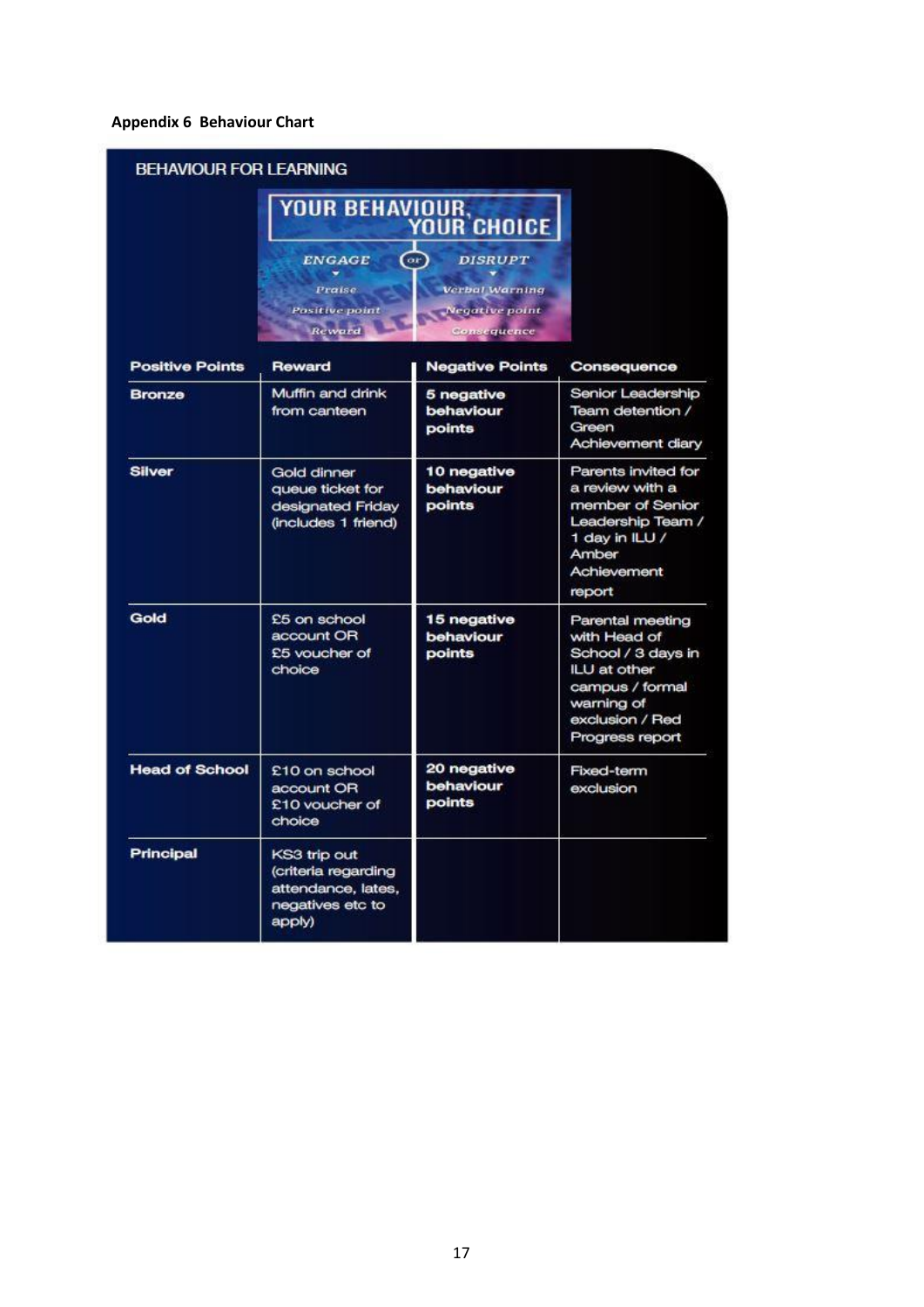### **Appendix 7 Behaviour Policy – Sixth Form**

All Sixth Form students choosing to attend the Academy will be expected to sign a learner agreement as part of the enrolment process. This contract will outline the academy's expectations of the students as well as what the students can expect from the academy.

### **Learner Agreement**

*This contract is designed to inform students, parents and tutors of the expectations and responsibilities that each student accepts when taking up a place at the Bluecoat Academy Sixth Form.* 

### **1. Code of conduct**

As a part of the Sixth Form community you are expected to:

- Attend all timetabled sessions, including lessons, Act of Worship, small group meetings and tutor periods.
- Ensure your attendance level does not fall below 96% during the course of the academic year.
- Arrive to all lessons punctually and appropriately prepared.
- Arrange for all planned absences to be approved in advance and report sickness absence to the Sixth Form Office by 9am on each day of absence.
- Adhere to the Academy's policy relating to taking holiday in term time.
- Make expected progress during the academic year as measured by formal and informal teacher assessments.
- Hand in all homework and coursework on the deadlines given by your teachers.
- Engage in independent learning through use of the independent learning guide.
- Participate in a range of extra-curricular activities offered.
- Behave in an appropriate manner at all times, showing respect and consideration towards fellow students, staff, the Sixth Form building and the facilities provided.
- Adhere to all Academy policies, including those relating to bullying, racial discrimination and mobile phone use.
- Dress appropriately in accordance with the values of the Academy.
- Access the site using your ID card for personal access only.

As a member of the Sixth Form community, you can expect the following:

- Good quality teaching and learning.
- Regular assessment and good quality feedback on progress, from both your subject teachers and your tutor.
- Appropriate individual guidance and support on topics such as improving attitude to learning, accessing subject intervention, study and revision skills, topics for wider reading, appropriate use of study periods and coping with stress.
- Opportunities and guidance to support progression to higher education or other career pathways such as an introduction to application processes, personal statement and CV advice, interview skills, support in gaining relevant work experience and completion of references.
- A wide range of courses, activities and enrichment opportunities.